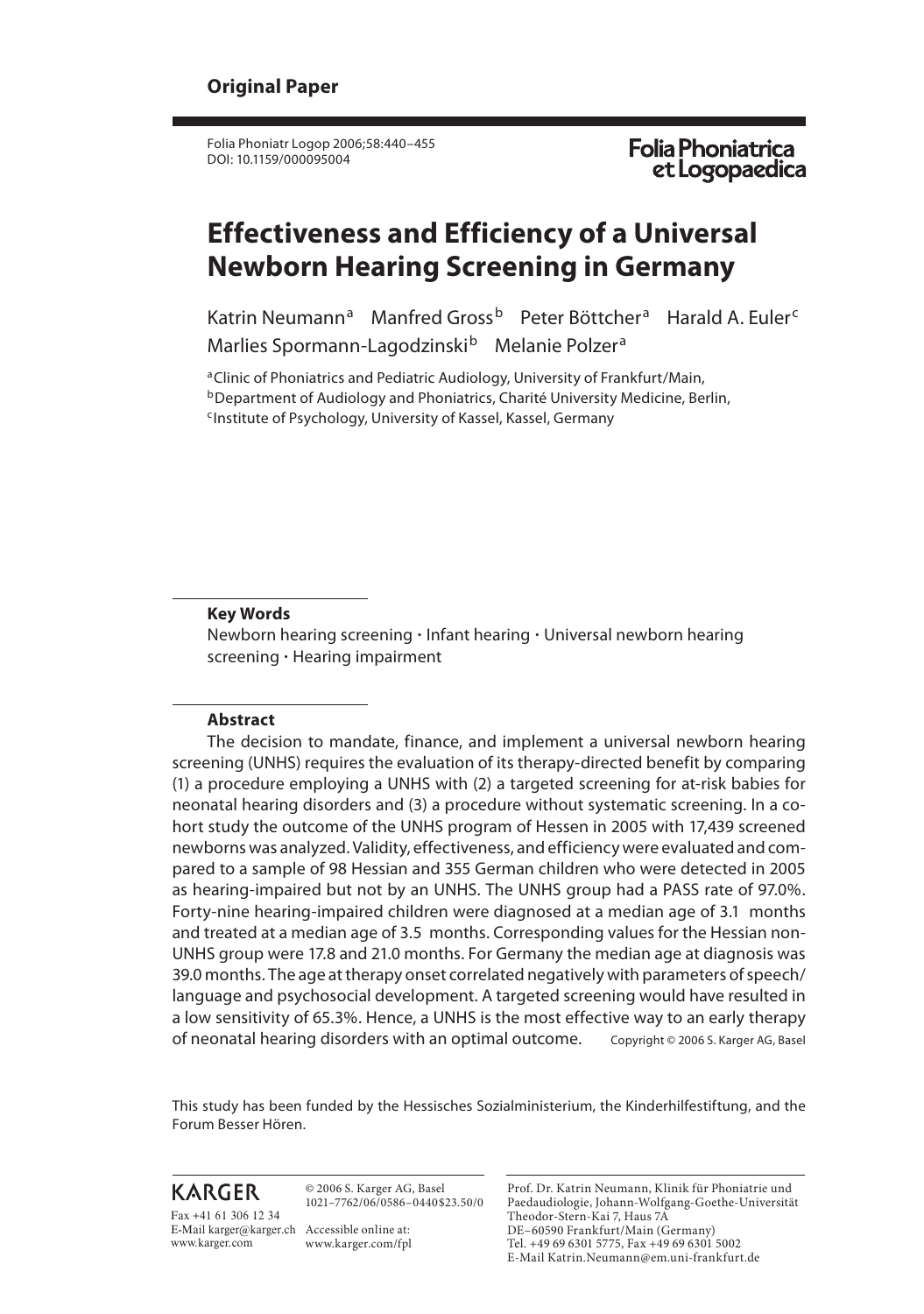### **Introduction**

 About 1–2 per 1,000 children suffer from a neonatal bilateral permanent hearing loss that requires therapy [1] . For best therapy outcome infant hearing loss has to be treated as early as possible, before basal maturational processes of the auditory pathway are terminated [2] . Speech, language, and learning abilities correlate with early therapy onset, and late treatment leads to delayed speech and language development, learning disturbances, emotional and psychosocial disturbances, and negative consequences for the families [3] . Fifty-six percent of Hessian children treated with a cochlear implant between the ages of 3 and 6 years do not receive regular schooling but need special education for hearing-impaired children, but only 24% of the children treated before age 3 require special education [4] .

 For early detection and intervention of neonatal hearing disorders a universal newborn hearing screening (UNHS) has been recommended in several international position papers [5–8]. In many countries a UNHS is already implemented and mandated. In Europe, such a screening covers already over 90% of the newborns in 10 countries. In Germany legislative efforts are currently undertaken to make a universal hearing screening a regular procedure for each newborn. Recommendations for such a screening have recently been issued [9–11] .

 In the state Hessen a UNHS program has been developed which largely meets international quality criteria [12]. These criteria are: (1) coverage of at least 95% of the newborns, (2) use of a procedure with a REFER (positive result) rate of less than 4%, (3) referral of at least 95% of the REFER cases to confirming diagnostics (followup) by a tracking system, (4) structured organization of the follow-up, (5) diagnosis within 3 months of life, therapy onset within 6 months, and (6) quality control through a central database and by training and supervision of the screening staff.

 Up to the end of 2005, in 49 of 86 Hessian birth institutions (maternity and neonatal clinics) an inpatient UNHS program was implemented including a daily data transfer from the screening devices to the database. In order to achieve a low referral rate, and considering that an increasing number of newborns is released within 24 h from the maternity wards, a two-stage transient evoked otoacoustic emission-automated auditory brainstem response (TEOAE-AABR) screening protocol is recommended for well babies without risk factors for neonatal hearing disorders, and an AABR for children on neonatal intensive care units (NICUs). Parents of babies who failed the screening are provided with address lists of follow-up institutions, a screening report, an identification number, and a notice in their baby-examination booklet. A tracking by a Hessian screening center ensures that parents who did not contact a follow-up institution within 2 weeks after a final REFER receive up to two reminder letters and – if necessary – one or more telephone calls. The screening staff gets a certified training and supervision by the screening center which also maintains a hotline.

 For the decision to implement, mandate, and finance a UNHS, its therapy-related use has to be evaluated, e.g. by comparing (1) a procedure using a systematic UNHS with (2) a targeted screening of babies at risk for neonatal hearing disorders and (3) a procedure without systematic screening [13] . At-risk babies are mostly to be found in NICUs. Factors which increase the risk for a neonatal hearing disorder to 1–3% have been listed elsewhere [8, 14].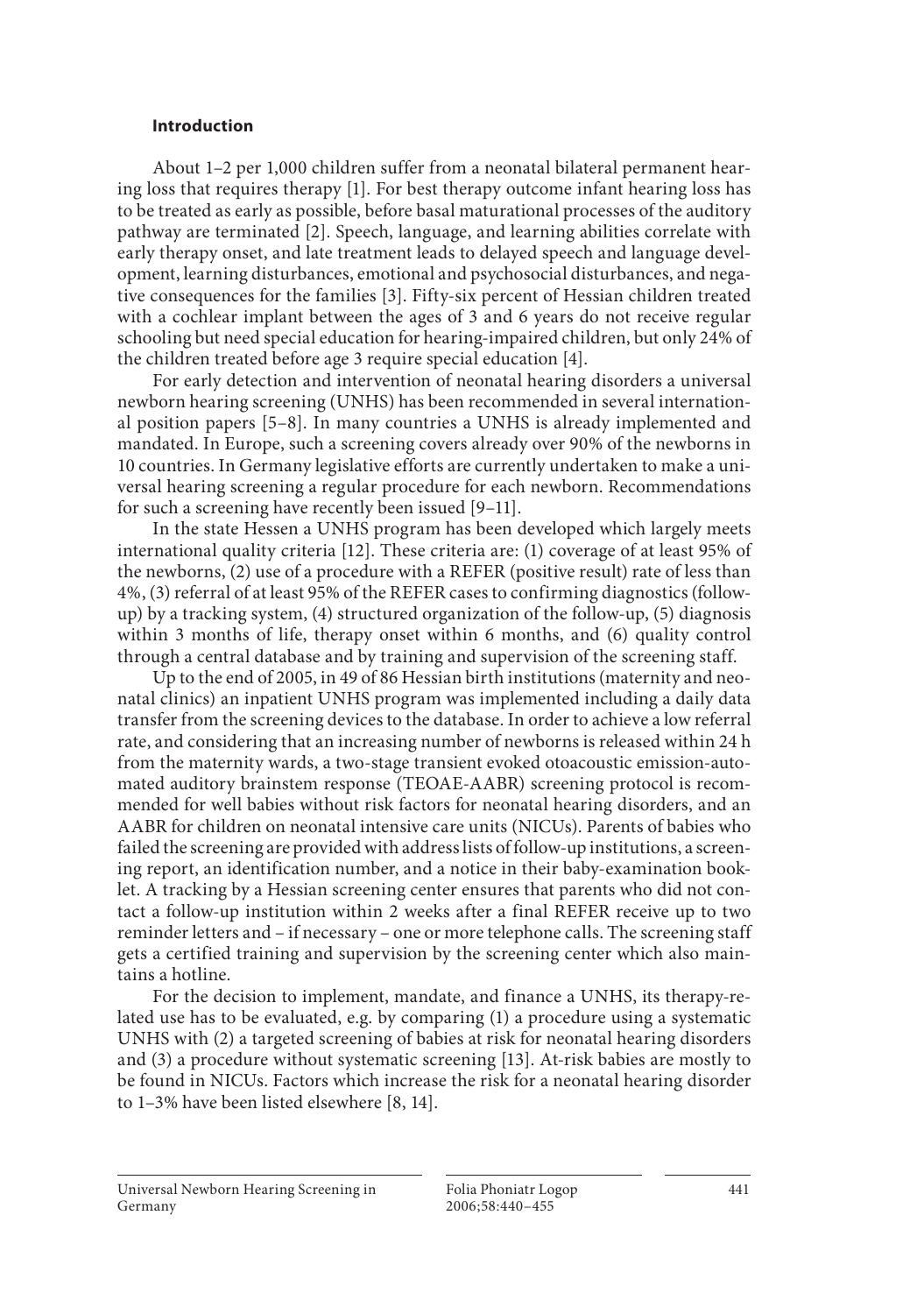

 **Fig. 1.** PASS rates for day of life at screening (figures in columns: number of children screened).

 To evaluate the validity, effectiveness, and efficiency of a German UNHS program, the 2005 outcome of the Hessian program was analyzed in a cohort study and compared to possible results of a targeted screening in Hessen. In addition, the Hessian outcome data were compared with Thuringian data (no UNHS) and with nationwide 2005 data from all states, most of them without a UNHS (German non-UNHS group). In order to quantify the effects of early detection and therapy onset, the age at therapy onset was correlated with parameters of speech/language, emotional, psychosocial, and cognitive development in a sample of hearing-impaired children who had not received a systematic screening. Furthermore, two subgroups of children with and without hearing screening were compared with respect to parental evaluation of the children's overall speech and language abilities.

#### **Methods**

#### *Participants*

 This study included two groups, one which had received a UNHS (UNHS group), the other one with hearing-impaired children detected outside a UNHS (non-UNHS group). The UNHS group included all 17,439 screened children whose datasets had been sent to the UNHS database of Hessen in 2005 by 46 maternity clinics and three NICUs. The data of a total of 18,207 children born in these institutions were stored in the database of 2005. The screening was missed by 768 newborns because of early maternity ward discharge (n = 658) or parental refusal to screen (n = 110). Child age at screening (median 2.8 days, range  $0-142$ ) is given in figure 1.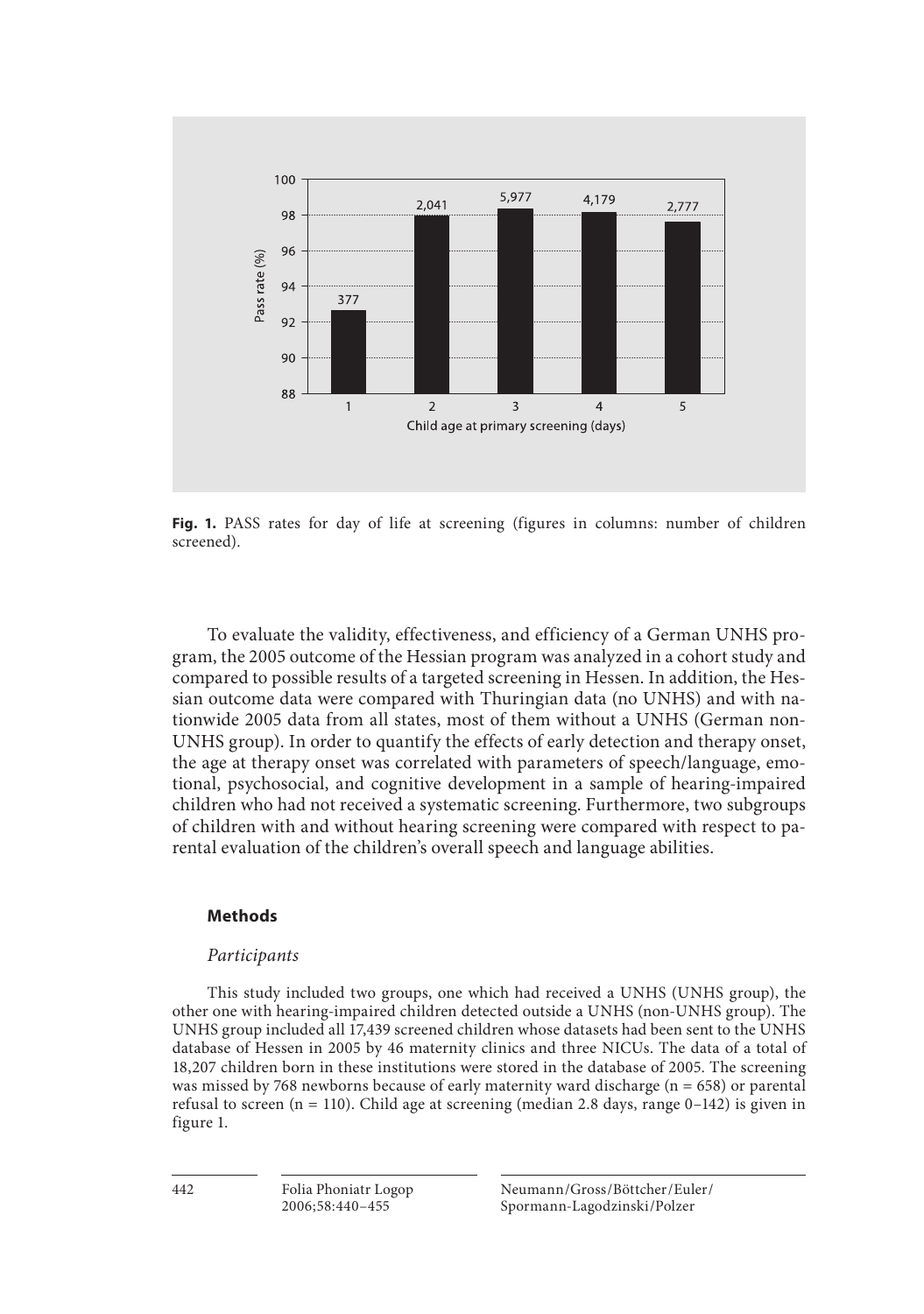| Hearing loss | Hessian non-UNHS group |                                   |             | German non-UNHS group |                                   |         |  |
|--------------|------------------------|-----------------------------------|-------------|-----------------------|-----------------------------------|---------|--|
|              | $\mathsf{n}$           | mean (median) age <sup>1</sup> at |             | $\mathbf n$           | mean (median) age <sup>1</sup> at |         |  |
|              |                        | diagnosis                         | therapy     |                       | diagnosis                         | therapy |  |
| All degrees  | 95                     | 25.7(17.8)                        | 29.1(21.0)  | 325                   | 39.0(33.0)                        | n.a.    |  |
| Mild         | 11                     | 44.1(43.0)                        | 49.4 (45.0) | 96                    | 72.0                              | 73.0    |  |
| Moderate     | 24                     | 32.8(31.0)                        | 37.8(43.0)  | 140                   | 39.0                              | 39.0    |  |
| Severe       | 13                     | 23.2(17.5)                        | 23.8(19.0)  | 32                    | 12.0                              | 13.0    |  |
| Profound     | 47                     | 16.4(13.0)                        | 19.7(13.8)  | 57                    | 15.0                              | 16.0    |  |

**Table 1.** Mean and median ages at diagnosis and therapy of a bilateral infant hearing loss for the Hessian and the German-wide non-UNHS groups

The non-UNHS group consisted of 98 children (54 male, 44 female; median age 8;2 years, range 1; 8–17; 2) treated between 1991 and 2005 in our clinic for permanent hearing loss. These children were referred from roughly the same region as the UNHS group. Ninety-five children had a bilateral and 3 a unilateral hearing loss. The distribution of the bilaterally hearing-impaired children over the degrees of hearing loss, namely mild (pure-tone average hearing threshold for 0.5, 1, 2, and  $4$  kHz:  $\leq$  40 dB HL), moderate (40–69 dB HL), severe (70–94 dB HL), profound (>95 dB HL) are shown in table 1. For the monaurally hearing-impaired, the hearing loss was moderate in all 3 cases. In 88 cases the hearing loss was sensorineural, in 7 cases conductive, and in 3 cases mixed. From the children with binaural hearing loss, 60 wore air conduction hearing aids binaurally and 1 monaurally; 1 wore bone-anchored hearing aids binaurally; 25 had cochlear implants unilaterally, and 2 had undergone hearing-enhancing surgery on both ears.

 Since the UNHS in Hessen has been implemented just recently, relevant developmental data of the children are not yet available. The developmental prognosis of the UNHS-detected hearing-impaired children can thus be estimated only indirectly on the basis of the developmental data from the non-UNHS group for which developmental data are available, assuming comparability of both groups. If it can be shown in the UNHS group that developmental achievements are correlated negatively with age at detection of hearing impairment, a case can be made for earliest possible detection. Additionally, within the non-UNHS group a subsample of all 15 children (median age 40.8 months, range 20–159) who had received a nonsystematic screening was compared with an age-matched sample of 84 children without a hearing screening (median age 101.3 months, range 27–206) with respect to developmental outcome. In order to compare the effectiveness of universal with targeted screening, the proportion of at-risk children with permanent hearing loss from all hearing-impaired children was calculated for both groups, UNHS and non-UNHS.

### *Procedure*

#### *UNHS Group*

 Of the 17,439 screened children, 17,383 were tested binaurally and 56 monaurally (34,822 screened ears). Seven hundred and thirty-nine newborns received a sole AABR screening (736 bilateral, 3 monaural test), 3,750 a sole TEOAE screening (3,741 bilateral, 9 monaural), and 12,950 a two-stage TEOAE-AABR screening, which involves an AABR screening only if the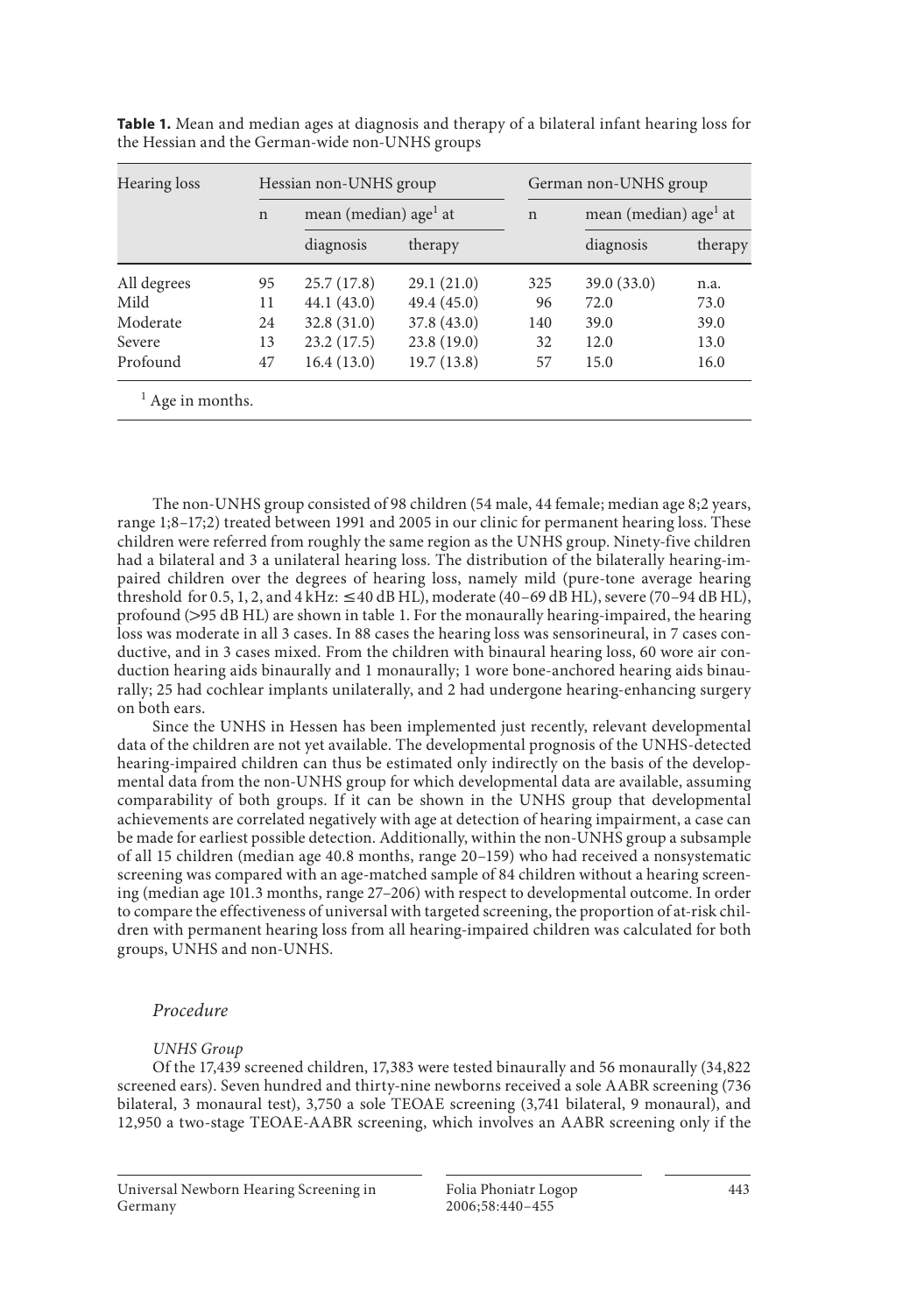child has failed an initial TEOAE screening (12,901 bilateral, 41 monaural). The screening devices used (Echo-Screen-TA Plus C®, Fischer-Zoth Diagnosesysteme GmbH) allowed both TEOAE and AABR measurements. Only one clinic had a sole TEOAE device. The screening protocol prescribed a binaural two-stage screening for well babies (mature babies without risk factors for neonatal hearing disorders) on maternity wards and at least an AABR screening for babies in NICUs. The 4.2% babies (739 out of 17,439) screened with AABR are roughly equivalent to the proportion of at-risk babies from the general population. From the babies who got a TEOAE test alone, time limitations prevented subsequent AABR in 3,627 cases, and 123 babies were screened by the institution that had a TEOAE device only. The tests were performed mostly by nurses or midwives.

 Current hearing screening procedures employ statistical algorithms that deliver an automated PASS/REFER decision. Thus, test results are objective and not judged by the screening staff. In case of a PASS, no reference test was done, for a REFER after one or more tests, a confirming diagnostic including a frequency-specific auditory brainstem response (ABR) as a reference method was performed by pediatric audiologists.

 The algorithm of the Echo-Screen TA uses a signal statistical procedure of averaging the positive and negative polarity of a signal curve which occur with the same probability for noise but not for a true signal like TEOAE. The predominance of one polarity is tested against random distribution with binomial statistics. For TEOAE, the measurement stops if a probability level of 99.7% is reached at eight positions in the polarity average (PASS criterion). The AABR algorithm uses template matching in addition to the binomial statistics. Both methods stop the test with a REFER if after a certain number of recorded test frames the PASS criterion is not reached (first cutoff criterion). The test is also stopped if after about half of maximum test time a lower level of significance is not reached. In this case it is assumed that a PASS would not have been reached within the rest of the maximum test time (second cutoff criterion). The maximum test time is also adjusted to noise level (TEOAE) or EEG level (AABR). Both methods use short transient stimuli, 75 dB SPL for TEOAE and 35 dB normalized hearing level (nHL) for AABR. The TEOAE procedure issues a REFER for hearing losses of more than 30 dB (detection threshold) between 1.5 and 4 kHz because with higher hearing losses TEOAE are not detectable any longer [15] . The frequency range of the AABR stimulus is 1–4 kHz. Because its level is 35 dB nHL, the detection threshold is <35 dB HL.

 For the UNHS group the following parameters were evaluated: test duration; child age at screening, at follow-up onset, at diagnosis, and at therapy onset; PASS rate (proportion of negatively screened children); REFER rate (proportion of positively screened children); number of children detected with a hearing loss; lost to follow-up rate; positive and negative predictive value; sensitivity, specificity, likelihood ratio, Youden index, efficiency, and undesired side effects of the screening. Additionally, a cost-efficiency analysis was made.

#### *Non-UNHS Group*

 To assess developmental outcome of therapy due to auditory skills, a criterion-based, close-format questionnaire was derived from various other existing questionnaires [15–18] . It considers speech/language (11 items), emotional (2 items), psychosocial (5 items), and cognitive/education-relevant development (2 items). For ease of understanding by parents, the response format of each item was traditional German school grades 1 (perfect) to 5 (very bad), with respect to the situation before therapeutic intervention and at present. The parents were questioned verbally by telephone.

#### *Thuringian and Nationwide Non-UNHS Groups*

 Mean and median ages at diagnosis of 11 hearing-impaired children from the state of Thuringia (out of a sample with an estimated size of 5,500 children, assuming a prevalence of 2 per 1,000) and of 355 German hearing-impaired children (325 bilaterally and 30 unilaterally hearing-impaired, estimated sample of 177,500 children), both reported to the *Deutsches Zentralregister für kindliche Hörstörungen* (DZH) in 2005, were compared to corresponding values of the Hessian UNHS. Statistical analysis was done with BiAS version 8.2 [19] , and SPSS 13.0.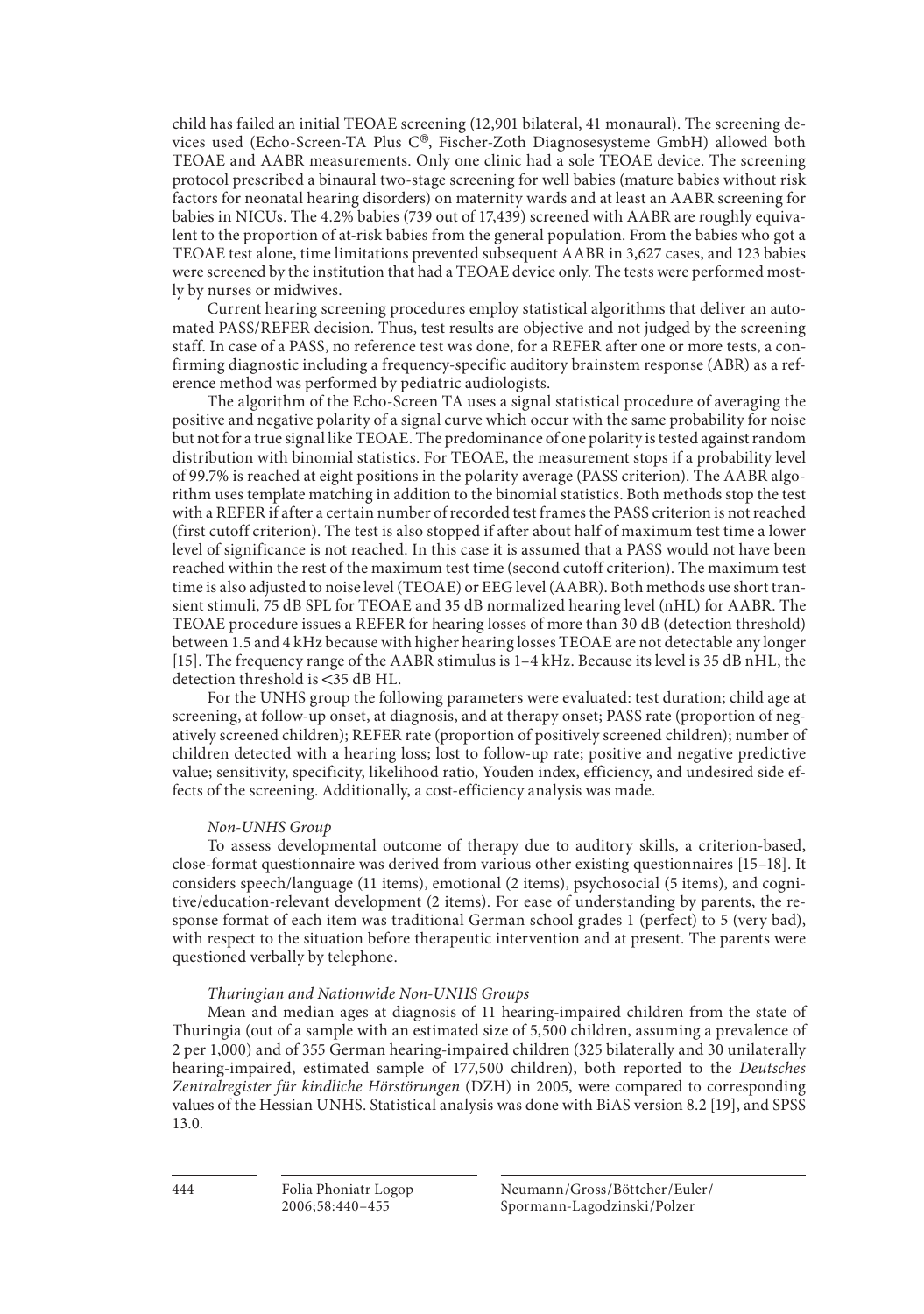### **Results**

### *UNHS Group*

 In 2005 a total of 54,335 children were born in Hessen. For 18,207 a UNHS was available in 49 participating institutions with a screening coverage of 95.0% of the babies born there. From the 12,950 children who received a two-stage screening, 12,036 (92.9%) had a PASS by sole TEOAE measurements, 914 (7.1%) needed additional AABR tests. For the TEOAE screening, a median of 2.10 measurements per baby was necessary up to the final PASS or REFER result (one measurement means one ear), for the AABR screening 2.05 measurements, and for a two-stage TEOAE-AABR screening 2.27 measurements (2.15 OAE + 0.12 AABR).

 PASS rates were only 92.6% on the first day of life but reached 98% by the second day and thereafter (fig. 1). From the 17,439 screened newborns, 526 (3.0%) finished the screening with a REFER. The REFER rates were 2.45% for the two-stage TEOAE-AABR screening, 1.9% for the sole AABR screening, and 5.2% for the sole TEOAE screening. From these REFER cases, 41 children were not referred to a follow-up (lost to follow-up rate 7.8%). These children were either not found with the tracking under their given address (majority of cases), or their parents refused further diagnostics. From the remaining 485 babies who received further diagnostics, 49 children (25 male, 24 female) were diagnosed as being hearing-impaired at a median age of 3.1 months (mean age 4.5 months). In addition to these 49 UNHS babies, 27 children without screening were diagnosed in 2005 with a permanent hearing loss in our clinic. Thus, almost two thirds of the newly detected hearing-impaired children in 2005 were filtered out by the UNHS. Due to skewed age distributions, means and medians may differ considerably. The median age at diagnosis of these 27 nonscreened children was 49.5 months (mean age 50.6 months). The median age at diagnosis of all hearing-impaired children detected in south and middle Hessen in 2005 was 6.3 months (mean age 21.5 months) and thus 32.7 months below the median value for Germany, which was 39.0 months (mean age 42 months).

 Thirty-nine of the 49 hearing-impaired UNHS children had a bilateral hearing loss, 10 a unilateral one. For the monaurally hearing-impaired children the hearing loss was mild in 4 cases, moderate in 3, severe in 1, and profound in 2 cases. The bilateral hearing loss was mild on the better ear in 9 cases, moderate in 16, severe in 4, and profound in 10 cases. Forty-four babies had a sensorineural hearing loss, 5 a conductive one. Six of the children with monaural hearing loss did not get a therapy because their hearing loss was larger than 60 dB HL, but remained under supervision for a later therapy trial. In 2 cases delayed maturation of the auditory system occurred which did not need therapy because hearing abilities improved over the next months up to normality. One bilateral hearing loss at high frequencies could not be treated sufficiently at baby age yet. The remaining children were treated with hearing aids at a median age of 3.5 months (mean age 4.8 months). Of the binaurally hearing-impaired babies, 34 got air conduction hearing aids binaurally, 1 bilateral cochlear implants, and 2 underwent hearing-improving surgery. The prevalence of neonatal hearing disorders in the whole cohort is 2.7 per 1,000 if the monaurally hearing-impaired children but not those with delayed maturation are also taken into consideration. If only a permanent bilateral hearing loss is considered, the prevalence is 2.1 per 1,000.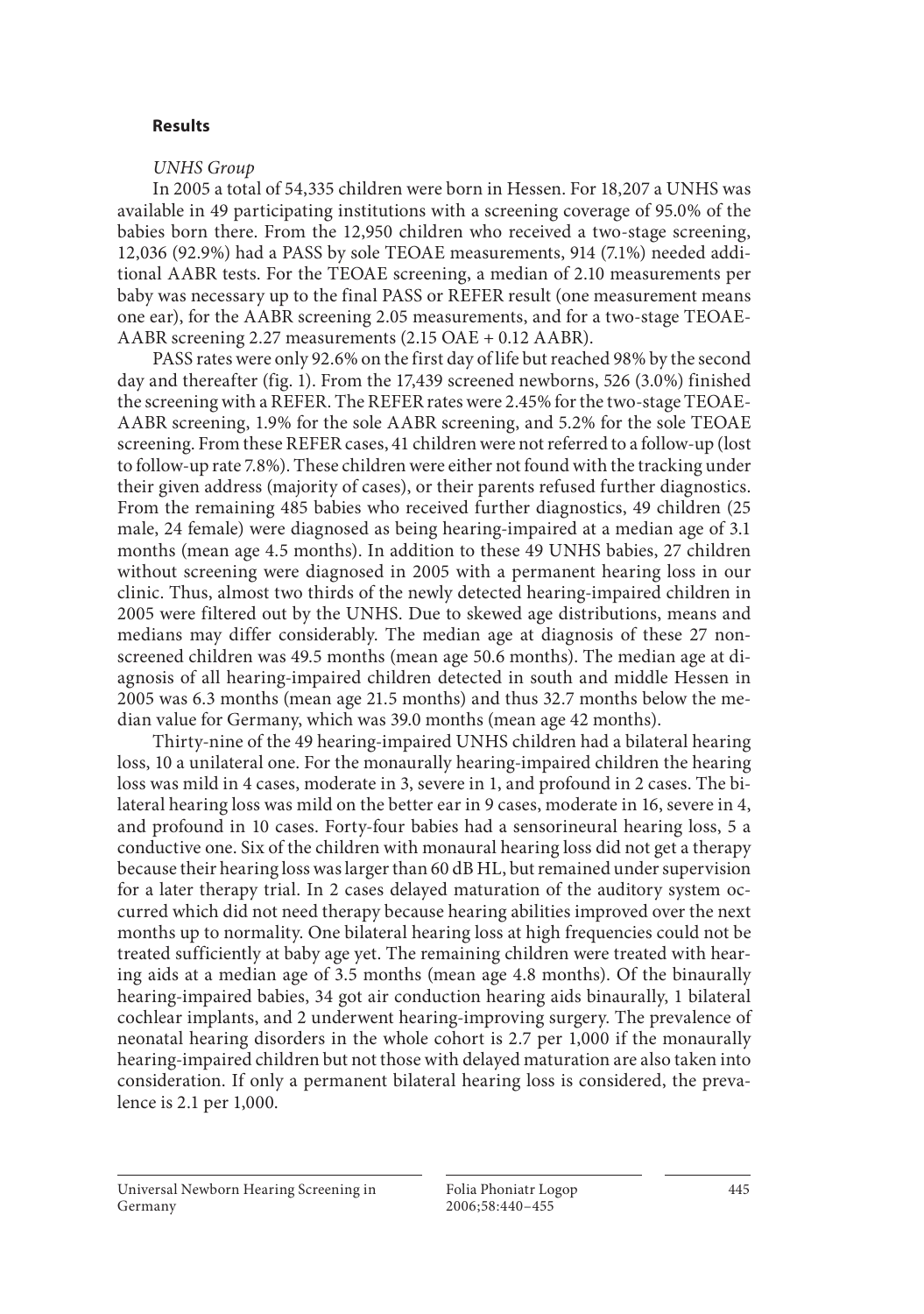| Parameter                                                                 | Value (95% CI)         |  |  |
|---------------------------------------------------------------------------|------------------------|--|--|
| Sensitivity <sup>1</sup> , % (correct positive)                           | $100.0(93.3-100.0)$    |  |  |
| Specificity, % (correct negative)                                         | $97.3(97.0-97.5)$      |  |  |
| Rate false positive, %                                                    | $2.7(2.5-3.0)$         |  |  |
| Rate false negative, %                                                    | $0.0(0.0-6.7)$         |  |  |
| Positive predictive value, % (correct positive/total positive)            | $10.1 (7.6 - 13.0)$    |  |  |
| Negative predictive value, % (correct negative/total negative)            | $100.0(99.98 - 100.0)$ |  |  |
| Efficiency, % (rate of correct decisions)                                 | $97.3(97.0-97.5)$      |  |  |
| Youden index, % ( $Y =$ sensitivity + specificity – 100)                  | $97.3(97.0-97.5)$      |  |  |
| Likelihood ratio positive, % $[LR_{pos} = sensitivity/(1 - specificity)]$ | 36.7568 'very good'    |  |  |
| Likelihood ratio negative, % $[LR_{neg} = (1 - sensitivity)/specificity]$ | $0.0000$ 'very good'   |  |  |

**Table 2.** Validity parameters evaluated for the UNHS group

<sup>1</sup> Sensitivity calculation described in 'Methods' section; see also Hoth and Neumann [20].

The validity parameters of the UNHS are presented in table 1. Internal validity considers quality criteria within the context of a study, whereas external validity its practical applicability. The specificity given here, however, contains components of both internal and external influences. The internal specificity is calculated on the basis of the PASS and REFER decisions of the devices only. The external specificity takes also environmental conditions into account, such as incomplete measurements of agitated babies needing retests. Because the devices transfer only data of complete measurements to the database, only internal data are available. The number of REFER cases referred to follow-up, however, results also from external influences. Therefore, only an overall specificity can be calculated. This specificity was 97.2% for the whole program (table 2), for the sole TEOAE screening 95.0% (95% confidence interval 94.3–95.7%), for the sole AABR screening 98.8% (97.7–99.4%), and for the two-stage screening 97.8% (97.6–98.1%).

 In a previous study with the Echo-Screen TA device, a sensitivity estimate from diagnosed hearing-impaired children did not reveal any false-negative result in 132 ears (TEOAE) and 94 ears (AABR), respectively [20]. Thus, and despite a bias discussed below, the internal sensitivity in the study presented here was set at 100%.

 The likelihood ratio indicates how much more frequent a positive test result occurs in subjects with a certain disorder compared with subjects without this disorder. With values of larger than 10 for positive test results, and smaller than 0.1 for negative ones, the likelihood ratios are very good according to convention. The Youden index of 97.3% is good according to convention. Thus, all validity parameters estimated for the UNHS program except the lost to follow-up rate meet international quality criteria.

 The mean test duration for each procedure was composed of the mean durations for preparation, measurement, documentation, travel, talking to parents, screening organization, and transmitting data and were estimated, with due caution, from the times measured in our own department. These times obviously vary with situational conditions in different departments. The mean durations for an AABR were 18 min (binaural) and 14 min (monaural), for a TEOAE 13 and 11 min. For a two-stage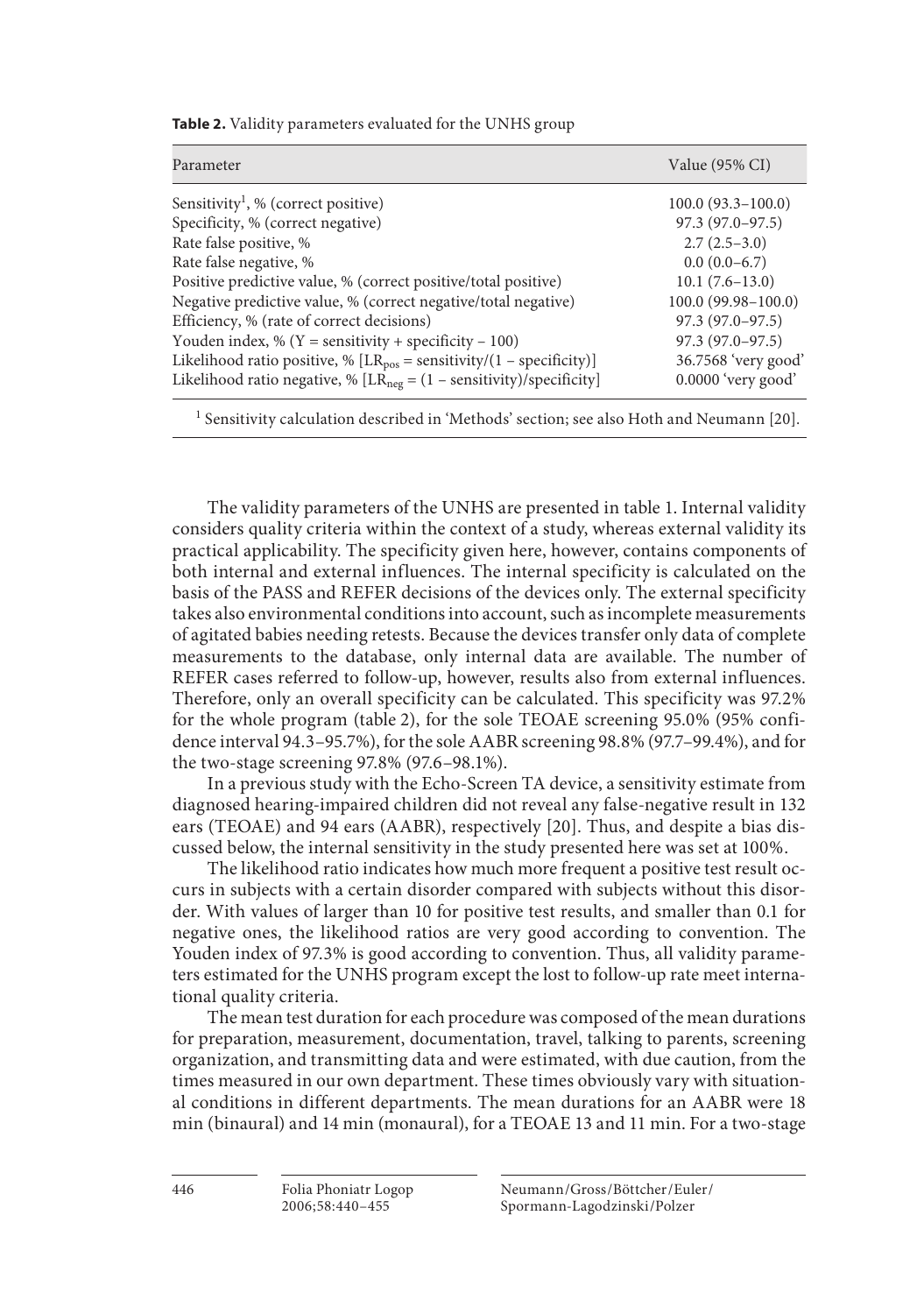| Item                                                                                                          | Mean                    |                   | Paired t test |      |       |      | Correlation of                              |
|---------------------------------------------------------------------------------------------------------------|-------------------------|-------------------|---------------|------|-------|------|---------------------------------------------|
|                                                                                                               | before<br>therapy $(n)$ | at present<br>(n) | t             | d.f. | p     | d    | improvement<br>with age at<br>therapy onset |
| Speech and language development                                                                               |                         |                   |               |      |       |      |                                             |
| Speech overall                                                                                                | 4.09(47)                | 2.31(64)          | 12.92         | 46   | 0.000 | 1.63 | $-0.51***$                                  |
| Speech perception                                                                                             |                         |                   |               |      |       |      |                                             |
| In quiet environment                                                                                          | 4.04(49)                | 2.19(64)          | 15.33         | 48   | 0.000 | 1.87 | <b>NS</b>                                   |
| In noise                                                                                                      | 4.58(48)                | 3.16(63)          | 11.11         | 47   | 0.000 | 1.64 | <b>NS</b>                                   |
| Listening to stories                                                                                          | 4.07(43)                | 2.53(59)          | 9.18          | 42   | 0.000 | 1.14 | $-0.33*$                                    |
| Familiar persons                                                                                              | 3.96(47)                | 1.98(62)          | 13.16         | 46   | 0.000 | 1.81 | $-0.41**$                                   |
| Unfamiliar persons                                                                                            | 4.18(44)                | 2.81(62)          | 10.71         | 43   | 0.000 | 1.43 | <b>NS</b>                                   |
| Speech production                                                                                             |                         |                   |               |      |       |      |                                             |
| Vocabulary                                                                                                    | 3.86(44)                | 2.27(64)          | 9.04          | 43   | 0.000 | 1.32 | <b>NS</b>                                   |
| Grammar                                                                                                       | 3.88(43)                | 2.37(64)          | 8.49          | 42   | 0.000 | 1.05 | <b>NS</b>                                   |
| Articulation                                                                                                  | 4.41(41)                | 2.55(64)          | 3.99          | 40   | 0.000 | 0.85 | <b>NS</b>                                   |
| Speech intelligibility                                                                                        | 4.00(39)                | 2.71(62)          | 8.48          | 38   | 0.000 | 1.07 | <b>NS</b>                                   |
| Emotional development                                                                                         |                         |                   |               |      |       |      |                                             |
| Contentedness                                                                                                 | 3.70(53)                | 1.85(55)          | 10.49         | 52   | 0.000 | 1.89 | <b>NS</b>                                   |
| Aggression                                                                                                    | 3.50(46)                | 2.57(60)          | 5.80          | 45   | 0.000 | 0.76 | NS.                                         |
| Psychosocial development                                                                                      |                         |                   |               |      |       |      |                                             |
| Social behavior in peer group                                                                                 | 2.98(45)                | 2.03(60)          | 5.63          | 43   | 0.000 | 0.83 | $-0.41*$                                    |
| Integration in family                                                                                         | 2.26(43)                | 1.61(61)          | 4.28          | 42   | 0.000 | 0.67 | <b>NS</b>                                   |
| Self-confidence in talk to                                                                                    |                         |                   |               |      |       |      |                                             |
| unfamiliar persons                                                                                            | 3.44(41)                | 2.49(59)          | 5.67          | 40   | 0.000 | 0.76 | <b>NS</b>                                   |
| Ease in making friends                                                                                        | 3.18(44)                | 2.29(62)          | 6.35          | 43   | 0.000 | 0.84 | $-0.30$                                     |
| Communication with                                                                                            |                         |                   |               |      |       |      |                                             |
| unfamiliar persons                                                                                            | 3.72(32)                | 2.52(56)          | 4.64          | 31   | 0.000 | 0.80 | <b>NS</b>                                   |
| Cognitive/educational development                                                                             |                         |                   |               |      |       |      |                                             |
| Following working instructions                                                                                | 3.58(36)                | 2.04(57)          | 7.79          | 34   | 0.000 | 1.24 | $-0.34$                                     |
| Concentration ability                                                                                         | 3.66(41)                | 2.75(59)          | 6.19          | 40   | 0.000 | 0.88 | <b>NS</b>                                   |
| d = Effect size. Correlation coefficients: * $p < 0.05$ , ** $p < 0.01$ , *** $p < 0.001$ . NS = $p > 0.10$ . |                         |                   |               |      |       |      |                                             |

**Table 3.** Improvement of developmental parameters and correlation with age at therapy onset

screening it was 22 min (TEOAE and AABR binaural), 20 min (TEOAE monaural, AABR binaural), 19 min (TEOAE binaural, AABR monaural), and 17 min (TEOAE and AABR monaural).

 Per detected case of hearing impairment, the cost of screening amounted to EUR 5,711 (sole TEOAE), EUR 4,837 (sole AABR), and EUR 4,268 (two-stage TEOAE-AABR). For the fully implemented Hessian program, EUR 2.95 per case have been estimated roughly. Hence, the two-stage screening is the most cost-efficient procedure.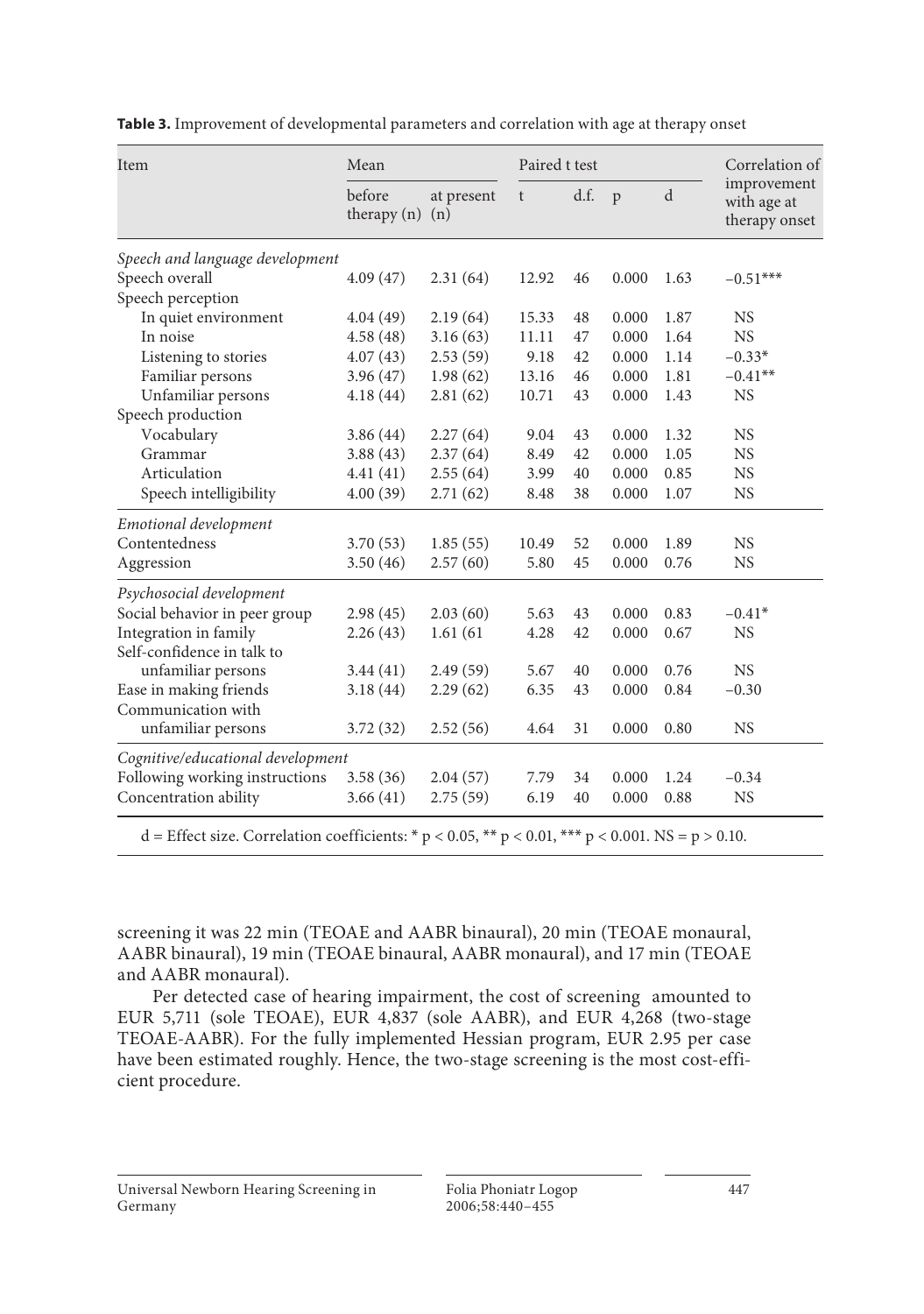### *UNHS vs. Targeted Screening*

 Of the 49 hearing-impaired babies detected with UNHS, 32 (65%) had a risk factor (predominantly parental consanguinity, 33%) for a neonatal hearing loss. The non-UNHS group included 68% at-risk children (67 of 98). A targeted screening of only the at-risk babies of the UNHS group would have resulted in a sensitivity of 65.3%, compared with a 100% sensitivity for the UNHS group.

### *Screening for Different Degrees of Hearing Loss*

 Mean and median ages at diagnosis and therapy of the bilaterally hearing-impaired children detected without an UNHS in 2005 in Hessen and nationwide are shown in table 1 for the various degrees of hearing loss. Both datasets are roughly comparable. With no UNHS the detection and treatment ages depend on the degree of hearing loss and are considerably higher than the ages of the UNHS group, which are independent of the degree of hearing loss.

### *Non-UNHS Group: Correlation between Therapy Onset and Developmental Parameters*

The analysis of the parental responses to the questionnaire is shown in table 3. All developmental parameters improved from before therapy to the present. Effect size d indicates the magnitude of improvement (small effect:  $d > 0.2$ ,  $d > 0.5$  moderate,  $d > 0.8$  large). For all items, strong and medium effects could be observed, the strongest effects with  $d > 1.0$  for all items of speech/language development, contentedness, and transfer of working instructions.

 The median age at therapy onset was 21 months (range 2–132 months). Age at therapy onset correlated negatively with parental rating of improvement in overall speech/language abilities, in speech perception during listening to stories, in understanding speech of familiar persons, and in adjustment to peer groups. The correlation between age at therapy onset and parental evaluation of overall speech/language progress was highly significant ( $r = -0.51$ ,  $p = 0.001$ ). The scatter plot in figure 2 indicates a linear inverse proportionality between both parameters.

### *Screened Children vs. Nonscreened Children*

 In order to compare within the non-UNHS group those children who had received a nonsystematic screening  $(n = 15)$  with the children who had not received such a screening with respect to development status after therapeutic intervention, age-matched comparisons could not be made because the former group was considerably younger than the latter. Therefore, a partial correlation was calculated between the variable 'no screening/nonsystematic screening' (coded as 0 or 1) and parental evaluation of overall speech status after therapeutic intervention, with age at therapy onset held constant between both groups. The resulting partial correlation coefficient was  $r = 0.24$  (n = 58, one-tailed p = 0.035). This amounts to an effect size of  $d = 0.48$ .

### *UNHS Group vs. Hessian, Thuringian, and German Non-UNHS Groups*

 The median age at diagnosis for the UNHS group was 3.1 months and for the non-UNHS groups 17.8 months (Hessen), 52.0 months (Thuringia), and 39.0 months (Germany). The median age at therapy was 3.5 months for the UNHS group and 21.0 months for the Hessian non-UNHS group. From the positive correlation between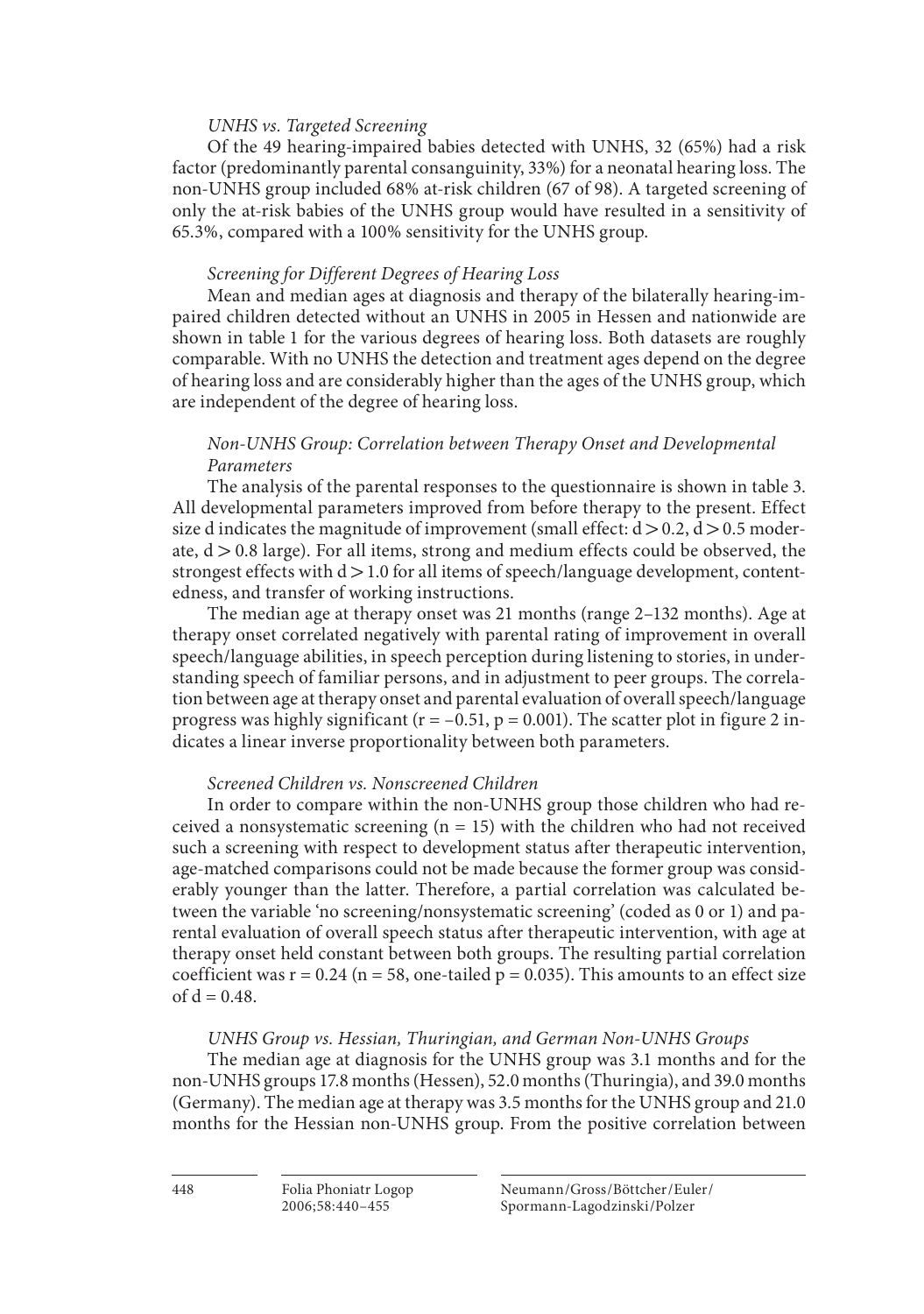

 **Fig. 2.** Improvement in overall speech and language as related to the age of therapy onset.

early therapy and parental evaluation of speech/language and psychosocial developmental progress in the Hessian non-UNHS group, and from the medium effect of being screened or not on the parental evaluation of overall speech and language progress, it can be concluded that an early detection and therapy of an infant hearing loss, as in the 49 UNHS cases, will have a positive influence on the therapy outcome.

### **Discussion**

 This study has shown that the Hessian UNHS program fulfills almost all quality criteria. Early therapy correlates positively with the speech/language and psychosocial development. In a sample of hearing-impaired children, having been screened correlated positively with speech/language progress. Because UNHS detects hearing impairments early, independently of the degree of impairment, and allows a therapy start within the first 6 months of life, it is the most effective procedure to detect hear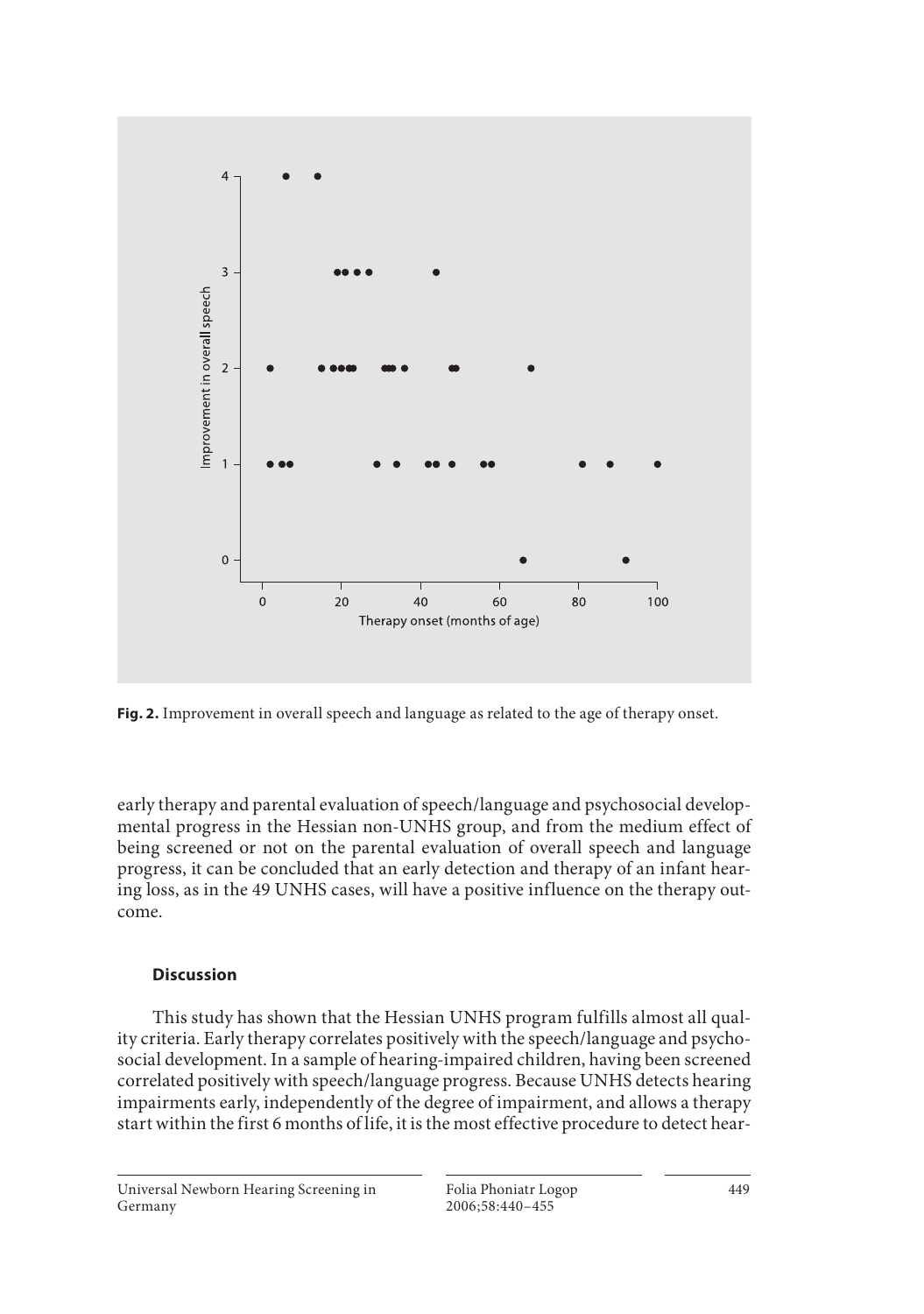ing impairments of all degrees. A targeted screening yields a lower external sensitivity than a UNHS.

### *Coverage and Loss to Follow-Up*

 A coverage of 95% for an UNHS, that is not yet implemented nationwide, meets the quality criteria and documents the acceptance of the screening program. Parental refusal rate was only 0.6%, and these refusals were mostly not due to parents' anxiety but to their trust that the baby is well. The obtained low REFER rate and high specificity are assumed to be due to high acceptance of the program by a well-trained staff as well as appropriate screening protocol and technique. Since each screening person is identifiable in the database, person-related quality controls and retrainings are possible. The program allows for rescreening, which was not performed regularly, however.

 To decrease the lost to follow-up rate, efforts are currently undertaken to establish identification numbers which are valid for the whole of Germany. This would facilitate to locate parents who have moved to another state.

### *Procedure*

 This study confirmed that a two-stage screening protocol is the most effective and efficient one for well babies. Such a protocol has been recommended already in 1993 by the National Institutes of Health for the USA [6] . The protocol combines the TEOAE advantage of short measurement duration, sensitive detection threshold of 30 dB HL, and low costs for disposables with the AABR advantage of higher specificity and coverage of a larger part of the auditory pathway. More than 90% of the screened babies passed the TEOAE in this study (specificity 95%), and the remaining babies received an AABR test. This combined procedure led to an improvement of the specificity to over 97%. Advantages of a two-stage procedure have also been reported elsewhere [21] . For years, two-stage protocols have been considered the most cost-efficient ones, as confirmed also in this study. The costs calculated here are in the range of other German UNHS cost calculations [22, 23] , except for AABR techniques the costs of which decreased recently. The high specificity and sensitivity reached in the UNHS program indicate that the equipment used in this study (Echo-Screen-TA Plus C) is well suited for a UNHS.

 A two-stage protocol leaves the rare auditory neuropathy (AN) undetected. AN subsumes hearing disorders with a profoundly reduced speech perception and detectable TEOAE because of intact outer hair cells but absent or abnormal ABR because of disturbed temporal responses of the nerve to acoustic stimuli and anomalous transmission to the brainstem. About half of AN children have been reported to be at risk for neonatal hearing disorders [24] and are therefore found on NICUs. During a NICU screening, in 24% of all cases TEOAE were detectable but no ABR [25] . An AABR screening in NICUs is therefore recommended [26] . Only well AN babies would thus remain undetected by a two-stage screening, a disadvantage of this method. On the other hand, TEOAE measurement is fast, easy to perform, detects a majority of hearing impairments, and is more sensitive to slight hearing loss than AABR (detection threshold 30 dB HL vs. 35–40 dB HL). In a recent multicenter study 1,524 babies failed the TEOAE in a UNHS but passed a subsequent AABR [27] . Extensive diagnostics after on average 9.7 months with 64% of these children identified 21 children (30 ears) with a therapy-relevant hearing impairment. The authors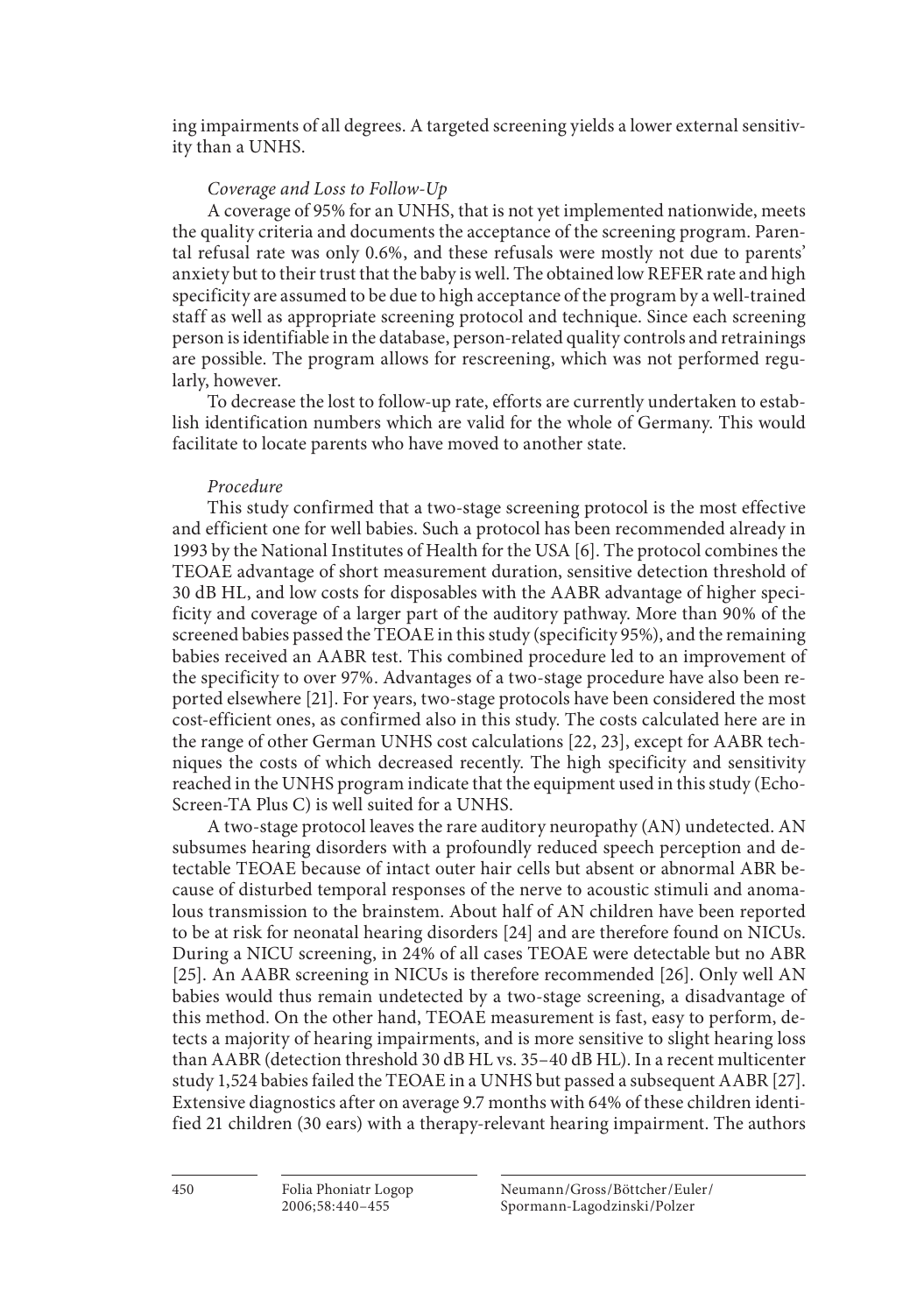calculated that with a nontracking of TEAOE REFERs or with a sole AABR screening, 23% of all children with mostly mild sensorineural hearing loss would remain undetected. This number is higher than the prevalence of expected AN cases, given as 3 per 1,000 among at-risk children or about 1 in 10 hearing-impaired children [24], which suggests the following implications.

 Considering the late age of first diagnosis for mild infant hearing losses, a screening program seems to make sense which includes TEOAE and recommends follow-up diagnostics also in case of a TEOAE REFER and an AABR PASS. To meet both factors – AN and higher sensitivity of TEOAE method for mild hearing impairments – a screening seems to be advisable which always employs both TEOAE and AABR, possibly with a time-saving simultaneous registration of both signals [28] . Additionally, a second screening later in childhood involving speech development has been proposed [27] . Such extended screening programs, however, have to be affordable and to show a reasonable cost-benefit ratio. For well babies a two-stage TEOAE-AABR screening seems therefore to be suitable at present, and for at-risk babies a screening that involves AABR. A low-cost AABR screening is also advisable if the higher detection threshold is taken into account [29] . The option of several retests would increase the specificity of a TEOAE procedure and make it suitable. Occasionally, also distortion product otoacoustic emission (DPOAE) is used for an NHS. However, because DPOAEs are detectable up to threshold elevations of 50 dB HL [30], they are not recommended for screening purposes.

 Best PASS rates are obtained from the second day of life on [9, 20] . Because of debris in the ear canal or fluid in the middle ear, usually less than 90% of babies pass a TEOAE screening on the first day of life. However, a two-stage screening improves the PASS rate also on this day [31], as can be seen in figure 1.

### *Validity*

 The sensitivity of a UNHS can be calculated by two methods. (1) A retrospective search for false-negative cases in a screened cohort large enough to ensure acceptable confidence interval with only 1–2 permanent hearing impairments per 1,000 children; such a retrospective search, however, is biased because several infant hearing disorders develop late or progressively, or fluctuate and may not be present during the screening [9]. (2) The examination of children previously diagnosed as hearing-impaired with the screening device. Biases are here that the examiner is informed about the hearing impairment and hence is not free from expectations, and that the examination is not performed under screening conditions. However, compared to retrospective search this bias is considered to be small and would anyhow reduce the probability of false PASS. Because no reference examination is feasible for the many PASS cases, the procedure to screen cases already diagnosed as positive was used here. This sensitivity calculation seems to be sufficiently valid, considering available options.

 The internal validity is evaluated by searching for sources of bias, like screening method, device, algorithm, PASS/REFER criteria, and day of life at screening. Antibias procedures like randomization or examiner blindness are impractical and unethical here. The variety of institutions involved, the large number of datasets, and the staggered arrival of the data in the database are assumed to somewhat reduce biases which may be nonrandom in a small study but tend to cancel each other out in a large study with multiple sources. The external validity cannot be evaluated by criteria as clear as those for internal validity. External validity, among others, re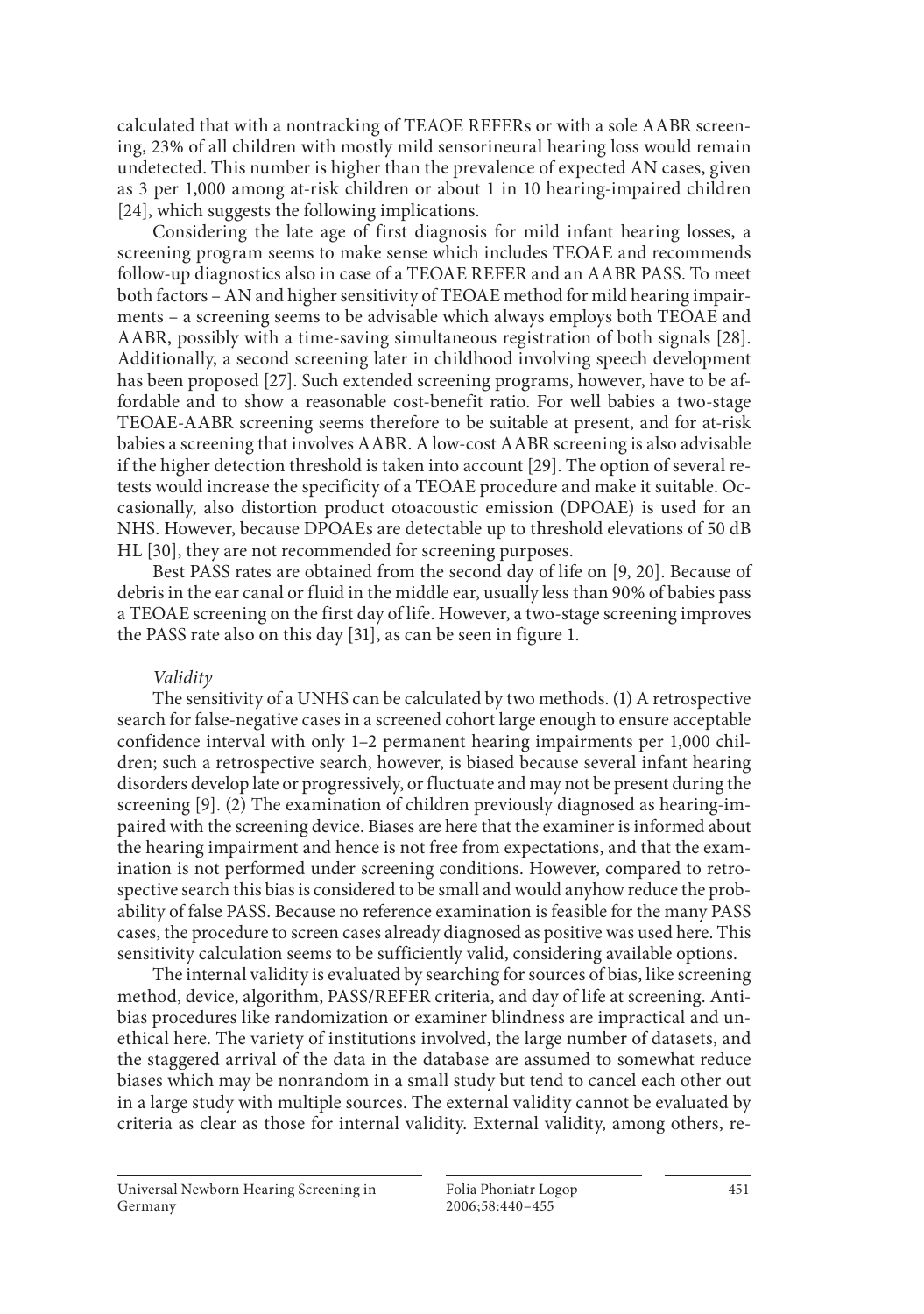quires experience of the test administrators and appropriate testing conditions. A less than complete coverage of the screening and a certain number of cases lost to follow-up reduce external sensitivity. For instance, with a lost to follow-up rate of 7.8%, an additional 4 hearing-impaired children who are no-shows in the Hessian follow-up institutions can be expected among the 526 REFER cases, given sample comparability, but could not be included in the validity estimate here.

### *UNHS vs. No UNHS and Targeted Screening*

 Compared with the nonsystematically screened cohorts of Hessen, Thuringia and the whole of Germany, the UNHS reduced the median ages at diagnosis and therapy considerably and is thus more efficient than a nonsystematic screening or no screening.

 A targeted screening program has a lower sensitivity than a UNHS. Among the hearing-impaired children registered in the DZH, 46.2% were at risk for infant hearing loss [32], which would make the sensitivity of a targeted screening even lower than the one reported here. Thus, a UNHS is more efficient than a targeted screening.

 The comparatively large proportion of at-risk children in this study may be partially caused by parental consanguinity, which is high in the Frankfurt and Rhine-Main region due to a high proportion of immigrants from certain traditional cultures.

### *Bilateral vs. Unilateral Screening*

A bilateral UNHS is recommended in Germany [9] because of evidence that an overlooked unilateral hearing loss may influence the social development as well as cognitive, language, and auditory abilities, and that unilaterally hearing-impaired children have a significantly higher risk for academic failure than normal-hearing children [33].

### *Improvement in Quality of Life*

 The analysis of the parental responses to the questionnaire in the non-UNHS group revealed improvement from before therapy to the present on all items. For some items this is to be expected due to natural developmental progress, for instance ability to concentrate on tasks. For other items it seems rather due or partially due to therapy, for instance the increase in contentedness or the ability to listen to stories. A bias might be that parents, who after all have invested time, financial, and emotional resources in the therapy, rate their child's improvement unduly positive due to a self-justification effect. It should finally be considered that several correlations between therapy onset and parental evaluation of developmental progress are considerable in magnitude, yet insignificant due to small sample size (e.g. item 'following working instructions':  $r = -0.34$ ,  $p = 0.072$ ).

 The yield expected from an NHS is early detection and treatment of hearingimpaired children, which leads to improved communication, higher educational achievement, and better quality of life. Financial public savings can be expected in the educational domain, because hearing-impaired children treated early have a higher chance to succeed with regular schooling, which is less costly than special education. Savings per child and year were estimated at EUR 4,500 [34] . The biggest savings, however, come from reduced later income loss.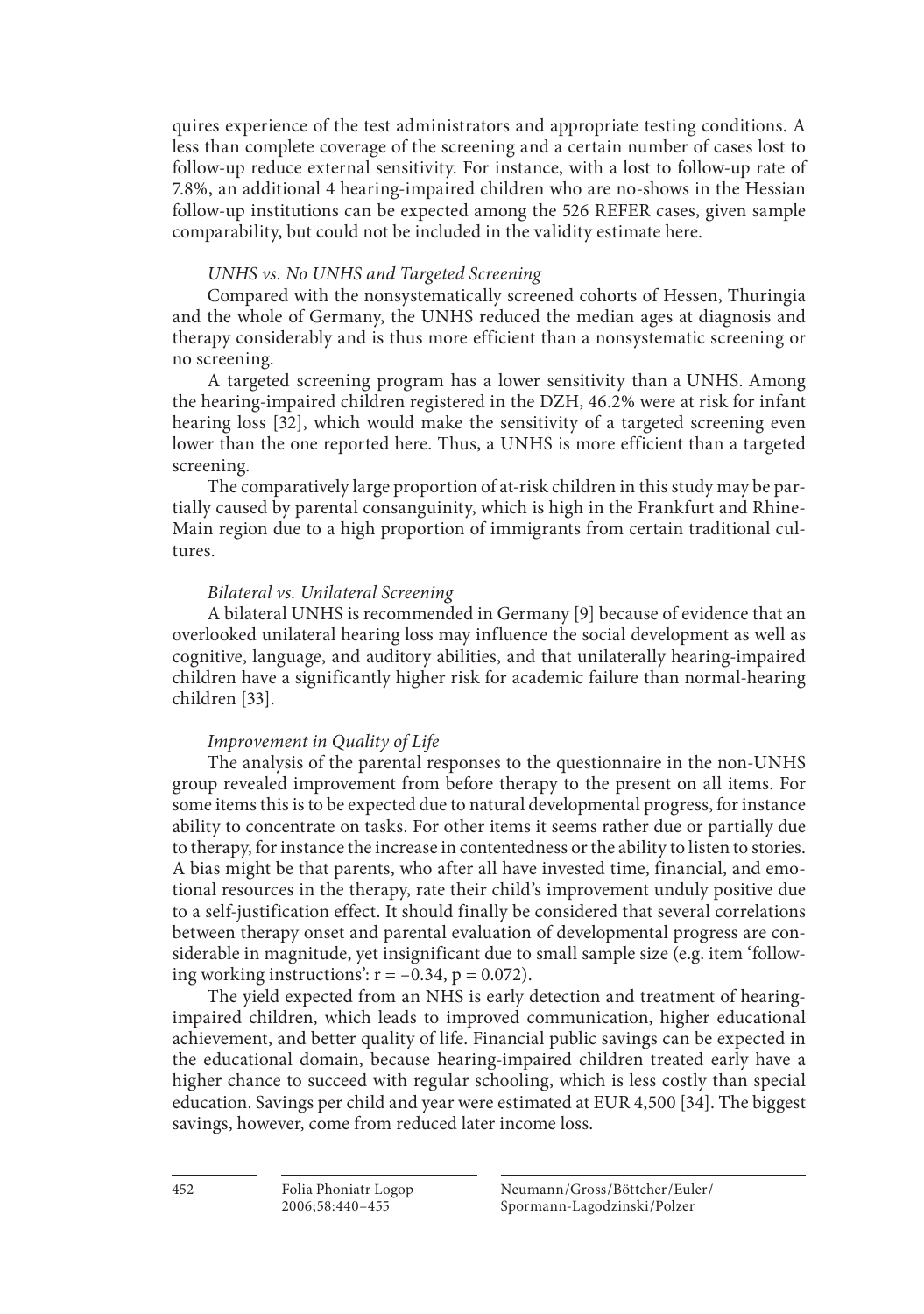Without a UNHS, neonatal hearing disorders are in most cases detected late. In Germany of 1998, such disorders were diagnosed on average at 31 months of age and treated at 36 months [32, 35] . Several previous German pilot projects of spontaneous or regional hearing screening had been unable to reduce the age at diagnosis [36] . Only after the initiative in several federal states to implement a UNHS, the mean age at diagnosis decreased to 24 months (median 18 months) in 2004 [37] but rose again in 2005 (table 1). Just 5% of the babies with hearing impairment who were reported to the DZH between 1997 and 2004 were detected by an NHS, but this number increased to 33% in 2004. Thus, the implementation of a UNHS makes progress and has already led to earlier diagnosis of neonatal hearing loss and to a reduced time lag between diagnosis and therapy.

#### **Conclusion**

 This study provides evidence that a UNHS is the most effective and efficient way for early detection and successful therapy of neonatal hearing impairments, also in Germany. A UNHS is more sensitive than a targeted or a nonsystematic screening, and is independent of the degree of hearing loss. A positive correlation of early therapy with speech/language and psychosocial development has been confirmed. An increasing number of infants with permanent hearing disorders are identified by a UNHS, in the Hessian program already two thirds of all hearing-impaired children. This improvement has led to a desired reduction of age at diagnosis and therapy.

### **Acknowledgments**

 The authors are grateful to Christian Luetkens and Thomas Schardt for their overall support of this study and to Claudia Posenenske for data management.

### **References**

- 1 Dalzell L, Orlando M, MacDonald M, Berg A, Bradley M, Cacace A, Campbell D, DeCristofaro J, Gravel J, Greenberg E, Gross S, Pinheiro J, Regan J, Spivak L, Stevens F, Prieve B: The New York State universal newborn hearing screening demonstration project: ages of hearing loss identification, hearing aid fitting, and enrollment in early intervention. Ear Hear 2000; 21: 118–130.
- 2 Walger M: Hörstörungen und Hörbahnreifung: Über die Bedeutung der Früherkennung und Therapie kindlicher Hörstörungen. Geers HörBericht 2000; 67: 1–7.
- 3 Yoshinaga-Itano C, Sedey AL, Coulter DK, Mehl AL: Language of early- and later-identified children with hearing loss. Pediatrics 1998; 102: 1161–1171.
- 4 Diller G: Auditive Kommunikationsstörungen im Kindes- und Erwachsenenalter unter besonderer Berücksichtigung von Cochlear Implants; in Böhme G (Hrsg): Sprach-, Sprech-, Stimmund Schluckstörungen. München, Urban Fischer, 2006, vol 2, pp 233–252.
- 5 WHO: Forty-Eighth World Health Assembly WHA 48.9, Agenda 18.2, 22 May 1995.
- 6 NIH Consensus Statement: Early identification of hearing impairment in infants and young children. NIH Consensus Statement 1993; 11: 1–24.
- 7 Europäischer Konsens zum Neugeborenen-Hörscreening: European Consensus Development Conference on Neonatal Hearing Screening, Milano, 1998. Geers-Stiftung, Schriftenreihe Bd 12, 1998, p 212.
- 8 Joint Committee on Infant Hearing: Year 2000 Position Statement: Principles and guidelines for early hearing detection and intervention programs. Am J Audiol 2000;9:9-29.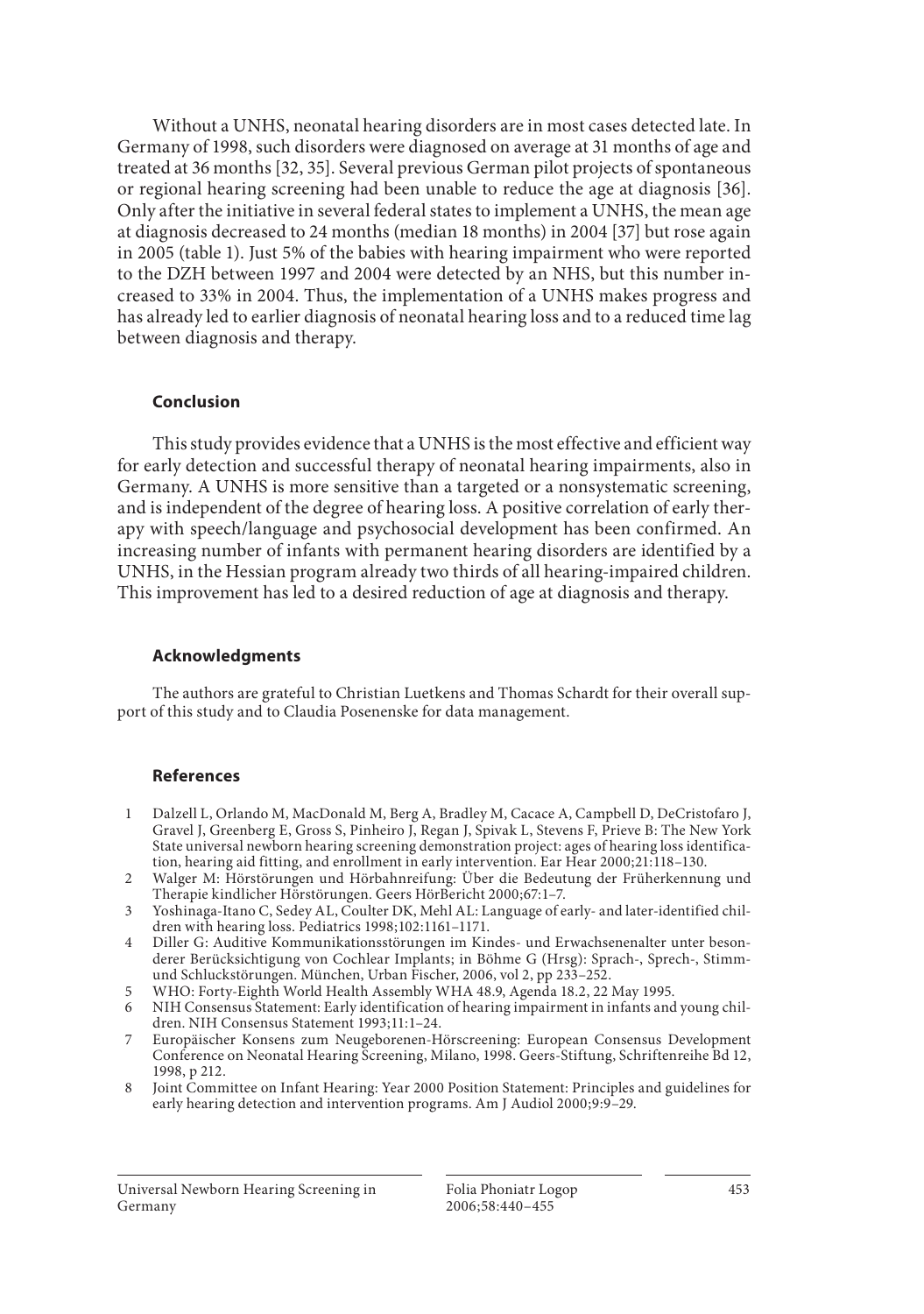- 9 Gross M: Universelles Hörscreening bei Neugeborenen: Empfehlungen zu Organisation und Durchführung des universellen Neugeborenen-Screenings auf angeborene Hörstörungen in Deutschland. Laryngo-Rhino-Otologie 2005; 84: 801–808.
- 10 Gross M, Buser K, Freitag U, Hess MM, Hesse V, Hildmann A, Hildmann H, Hippel K, Lenarz T, Lindbauer-Eisenach U, Plinkert P, Pohlandt F, Ptok M, Reuter G, Rossi R, Schnitzer S, Thyen U, Vetter K: Universelles Hörscreening bei Neugeborenen: Empfehlungen zu Organisation und Durchführung des universellen Neugeborenen-Screenings auf angeborene Hörstörungen in Deutschland. Z Geburtshilfe Neonatol 2004;208:239-245.
- 11 Ptok M: Grundlagen für das Neugeborenen-Hörscreening (Standard of Care) Stellungnahme der Interdisziplinären Konsensuskonferenz Neugeborenen-Hörscreening (IKKNHS). HNO 2003; 51: 876–879.
- 12 Neumann K, Gall V, Berger R: Newborn Hearing Screening in Hessen, Germany: a pilot project. Int Pediatr 2001; 16: 109–116.
- 13 Hessel F, Grill E, Schnell-Inderst P, Siebert U, Kunze S, Nickisch A, Voss von H, Wasem J: Economic evaluation of newborn hearing screening modeling costs and outcomes. Ger Med Sci 2003; 1:DOC09 /20031215/.
- 14 Oudesluys-Murphy AM, van Straaten HL, Bholasingh R, van Zanten GA: Neonatal hearing screening. Eur J Pediatr 1996; 155: 429–435.
- 15 Hoth S: Der Einfluss von Innenohrhörstörungen auf verzögerte otoakustische Emissionen (TEOAE) und Distorsionsprodukte (DPOAE). Laryngo-Rhino-Otologie 1996; 75: 709–718.
- 16 Robbins AM, Renshaw JJ, Berry SW: Evaluating meaningful auditory integration in profoundly hearing impaired children. Am J Otol 1991; 12(suppl):144–150.
- 17 Robbins AM, Osberger MJ: Meaningful Use of Speech Scale (MUSS). Indianapolis, Indiana University School of Medicine, 1990.
- 18 Wiesner T, Bohnert A, Strauch A, Coninx F, Heinz J, Drach M, Bockhorst K: Beobachtungsfragebogen für Hörgeräte-Versorgungen bei Kindern, die noch nicht selbst sprechen. Stuttgart, Widex Microtechnik GmbH, 2004.
- 19 BiAS für Windows, Version 8.1: Biometrische Analyse von Stichproben. Dr. Hanns Ackermann, Universität Frankfurt, Abt Biomathematik, 2005.
- 20 Hoth S, Neumann K: Das OAE-Handbuch. Otoakustische Emissionen in der Praxis. Stuttgart, Thieme, in press.
- 21 Helge T, Werle E, Barnick M, Wegner C, Ruhe B, Aust G, Rossi R: Sequenzielles Neugeborenen-Hörscreening (TEOAE/AABR) reduziert Recall-Rate: Erfahrungen in einem Berliner Perinatalzentrum. HNO 2005; 53: 655–660.
- 22 Buser K, Krauth C, Adam H: Gesundheitsökonomische Evaluation von OAE-Messungen als Screening-Methode – erste Ergebnisse und Darstellung des Forschungsdesigns für eine Kosten-Wirksamkeits-Analyse. Tagung: Verbesserung der Früherkennung der kindlichen Schwerhörigkeit in der Bundesrepublik Deutschland, Köln, Februar 1997, pp 73–78.
- 23 Heinemann M, Bohnert A: Hörscreening bei Neugeborenen: vergleichende Untersuchungen und Kostenanalysen mit verschiedenen Geräten. Laryngo-Rhino-Otologie 2000; 79: 453–458.
- 24 Sininger Y: Auditory neuropathy in infants: implications on early hearing detection and intervention programs. Audiol Today 2002(special issue):16–21.
- 25 Berg AL, Spitzer JB, Towers HM, Bartosiewicz C, Diamond BE: Newborn hearing screening in the NICU: profile of failed auditory brainstem response/passed otoacoustic emission. Pediatrics 2005; 116: 933–938.
- 26 Deutsches Konsenspapier zu Neugeborenenhörscreening-Programmen 4.0: Kongress Neugeborenen-Hörscreening, Hannover (www.neugeborenenhoerscreening.de/konsens4), 2002.
- 27 Johnson JL, White KR, Widen JE, Gravel J, James M, Kennalley T, Maxon AB, Spivak L, Sullivan-Mahoney M, Vohr B, Weirather Y, Holstrum W: A multicenter evaluation of how many infants with permanent hearing loss pass a two-stage otoacoustic emissions/automated auditory brainstem response hearing screening protocol. Pediatrics 2005;116:663-672.
- 28 Hoth S, Lochmann H: Dual response audiometry: a time-saving technique for enhanced objective auditory assessment. Audiology 1998;38:235-240.
- 29 Neumann K, Berger R, Euler HA, Ahr A, Gall V: Neugeborenen-Hörscreening-Verfahren mit frühen akustisch evozierten Potentialen. Z Audiol 2004; 43: 10–21.
- 30 Janssen T: Diagnostik des kochleären Verstärkers mit DPOAE-Wachstumsfunktionen. HNO 2005; 53: 121–133.
- 31 Neumann K, Biecker EM, Gall V: OAE-AABR-Kombinations-Hörscreening-Verfahren. DGA 6. Jahrestagung, Würzburg, März 2003, Tagungs-CD ISBN 3-9809869-2-6, 2003.
- 32 Finckh-Krämer U, Spormann-Lagodzinski ME, Nubel K, Hess M, Gross M: Wird die Diagnose bei persistierenden kindlichen Hörstörungen immer noch zu spät gestellt? HNO 1998; 46: 598– 602.